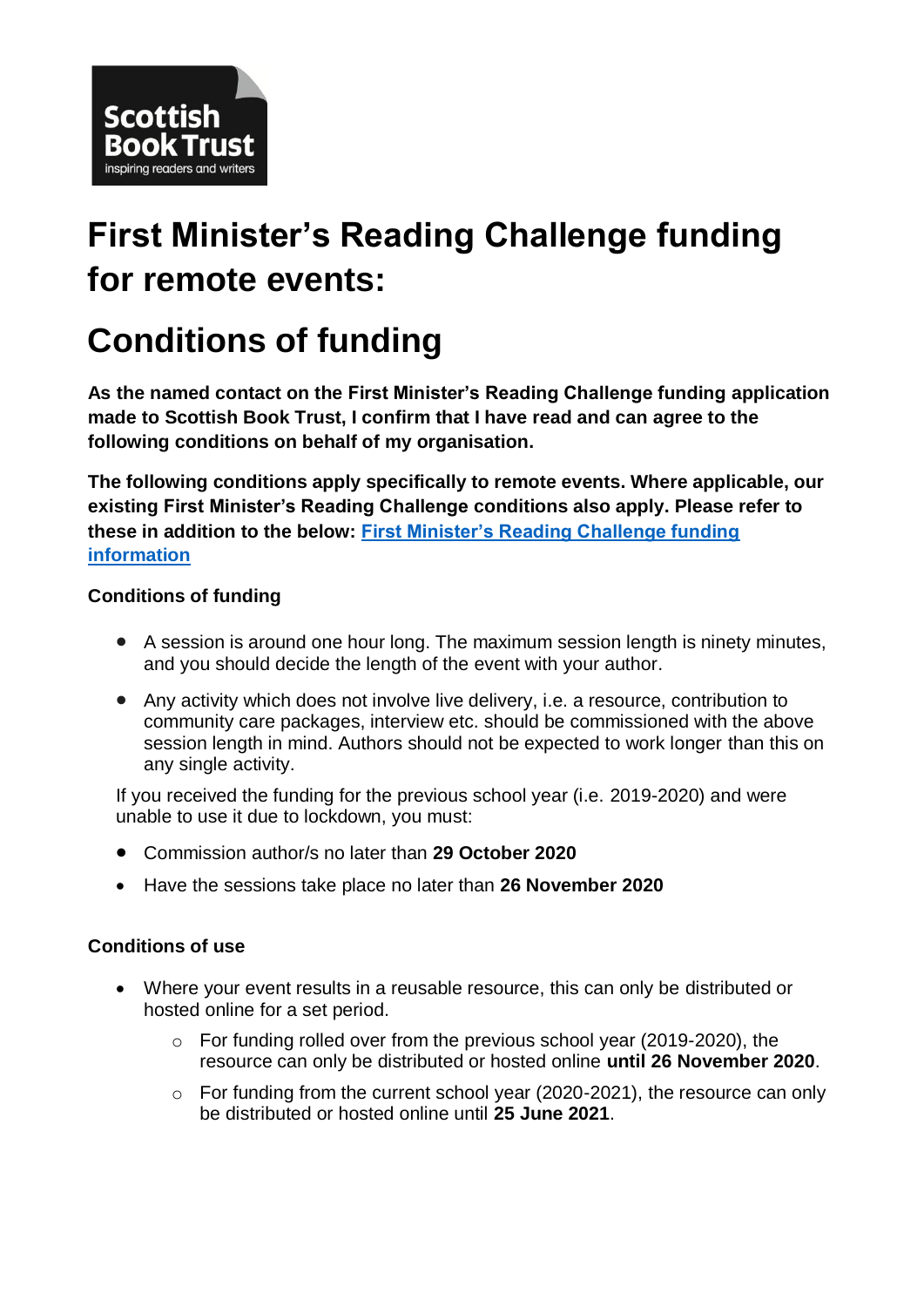

After that date, use of that content and any repeat fees must be renegotiated with the author, or the content removed. This covers closed groups (e.g. school intranets, private social media groups/channels) and public use (e.g. public website or YouTube video).

- The option to hold remote events is designed to support organisations and authors through a specific crisis, and as such a takedown date has been implemented to protect authors' rights over the distribution of their work.
- Individual authors can specify a shorter initial period of use.
- Authors can decline to give permission to record a live event.
- Where applicable, always use a permission to film and photograph form for authors and audiences for a digital event.
- We understand that you want to celebrate your event. When doing so, please consider the risks involved when sharing images and screenshots of workshops that include people's homes in the background. Sharing should not be done without explicit permission to photograph from attendees and authors, just as at an inperson event, and you should never do this when participants are young people or vulnerable adults.

## **Child protection and protection for vulnerable adults at First Minister's Reading Challenge events**

- Scottish Book Trust does not ask authors and creators if they have a disclosure with Disclosure Scotland or if they are a member of the PVG scheme at any stage of the Live Literature programme.
- Many authors and creators **do not** hold a disclosure/PVG membership.
- For the safety of both the organisation and the author/creator, authors and creators should never be left alone with audiences, even when working remotely. It is your responsibility as the event organiser to make sure that the event is appropriately supervised and supported.
- You may find it useful to consult guidance on remote activity available from [The](https://learning.nspcc.org.uk/safeguarding-child-protection/coronavirus)  [NSPCC](https://learning.nspcc.org.uk/safeguarding-child-protection/coronavirus) and Creative Scotland's [Creating Safety toolkit.](https://www.creativescotland.com/resources/professional-resources/guidance-and-toolkits/creating-safety)
- If you have concerns, or if you would like to contact us about misconduct by a visiting author or creator**,** please email [live.literature@scottishbooktrust.com.](mailto:kay.bohan@scottishbooktrust.com)

#### **If you think a child is in immediate danger, don't delay – call the police on 999 or call NSPCC on 0808 800 [5000,](tel:0808%20800%205000) straight away.**

If you can meet the above conditions, you do not need to respond.

If you cannot meet the above conditions, please contact Scottish Book Trust as soon as possible, and **before** booking any authors.

Signe Rudoviča

School Communities Administrator